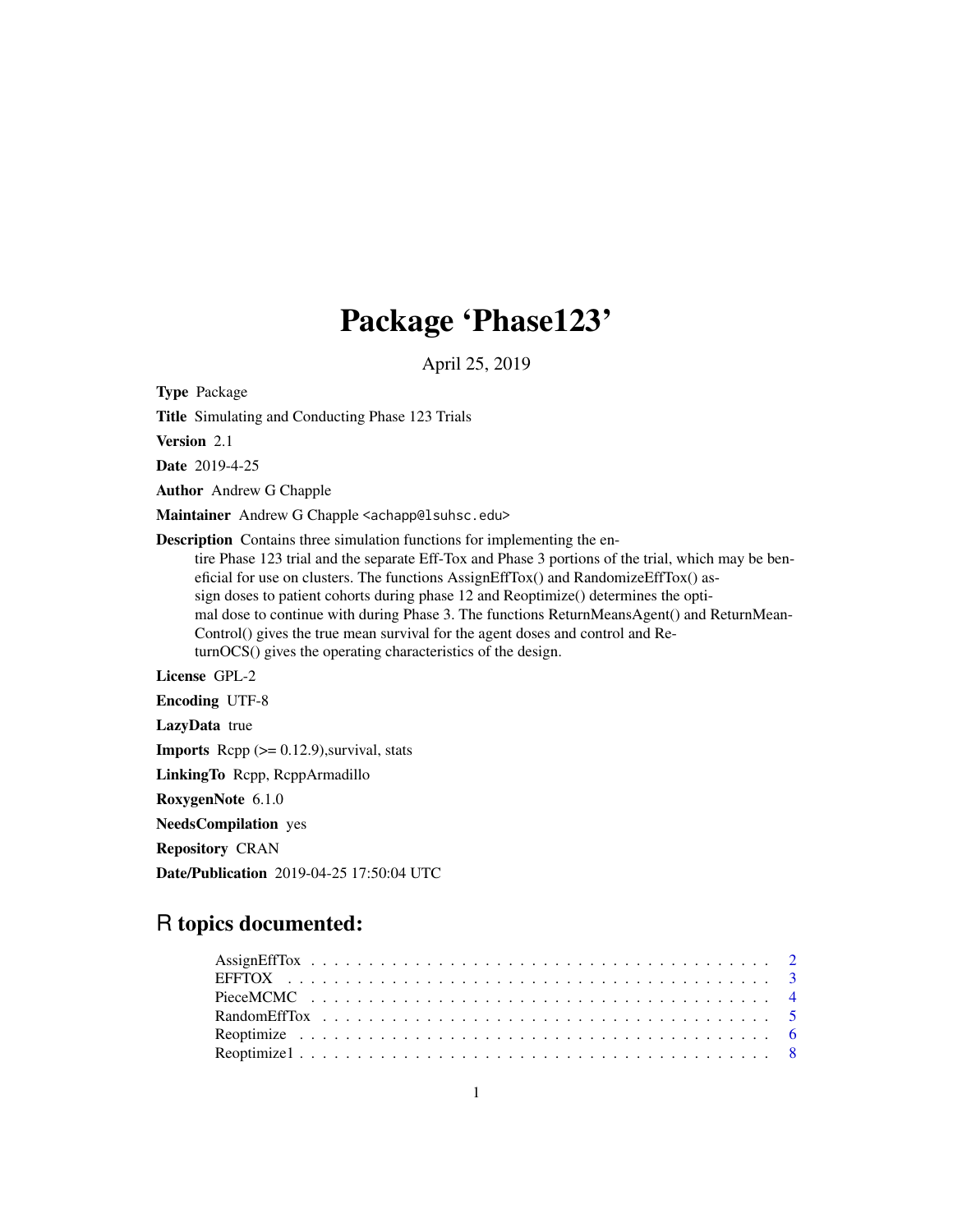#### <span id="page-1-0"></span>2 AssignEffTox

|       | SimPhase 3 |    |
|-------|------------|----|
| Index |            | 19 |

AssignEffTox *Determines the optimal dose to assign the next patient cohort.*

#### Description

This function returns the optimal acceptable dose number to assign the next patient cohort or stops the trial if no dose is deemed acceptable.

#### Usage

```
AssignEffTox(YE, YT, Doses, Dose, DosesTried, Hypermeans, Hypervars,
  Contour, PiLim, ProbLim, B)
```

| YE         | Vector containing observed efficacy indicators.                                                                                                                                                                                                                                                                                                     |
|------------|-----------------------------------------------------------------------------------------------------------------------------------------------------------------------------------------------------------------------------------------------------------------------------------------------------------------------------------------------------|
| YT         | Vector containing observed toxicity indicators.                                                                                                                                                                                                                                                                                                     |
| Doses      | Vector containing numbered Doses of patients in trial.                                                                                                                                                                                                                                                                                              |
| Dose       | Vector containing the standardized doses considered.                                                                                                                                                                                                                                                                                                |
| DosesTried | Binary vector corresponding to which doses have been tried.                                                                                                                                                                                                                                                                                         |
| Hypermeans | Vector containing prior hypermeans of length 6 for Eff-Tox parameters.                                                                                                                                                                                                                                                                              |
| Hypervars  | Vector containing prior hypervariances of length 6 for Eff-Tox parameters.                                                                                                                                                                                                                                                                          |
| Contour    | Vector containing 4 entries used to make the desireability function. Contour[1]<br>contains a desired toxicity probability given efficacy, Countour[2] contains a<br>desired efficacy probability given toxicity, and (Contour[3], Contour[4]) is an<br>equally desireable pair of efficacy and toxicity probabilities that are non-zero or<br>one. |
| PiLim      | Vector of length two with PiLim <sup>[1]</sup> containing the acceptable lower limit on effi-<br>cacy probability and PiLim[2] containing the acceptable upper limit on toxicity<br>probability.                                                                                                                                                    |
| ProbLim    | Vector of length two with ProbLim[1] containing the probability cutoff for ac-<br>ceptable efficacy probability and ProbLim[2] containing the probability cutoff<br>for acceptable toxicity probability.                                                                                                                                            |
| B          | Number of iterations to perform in the MCMC.                                                                                                                                                                                                                                                                                                        |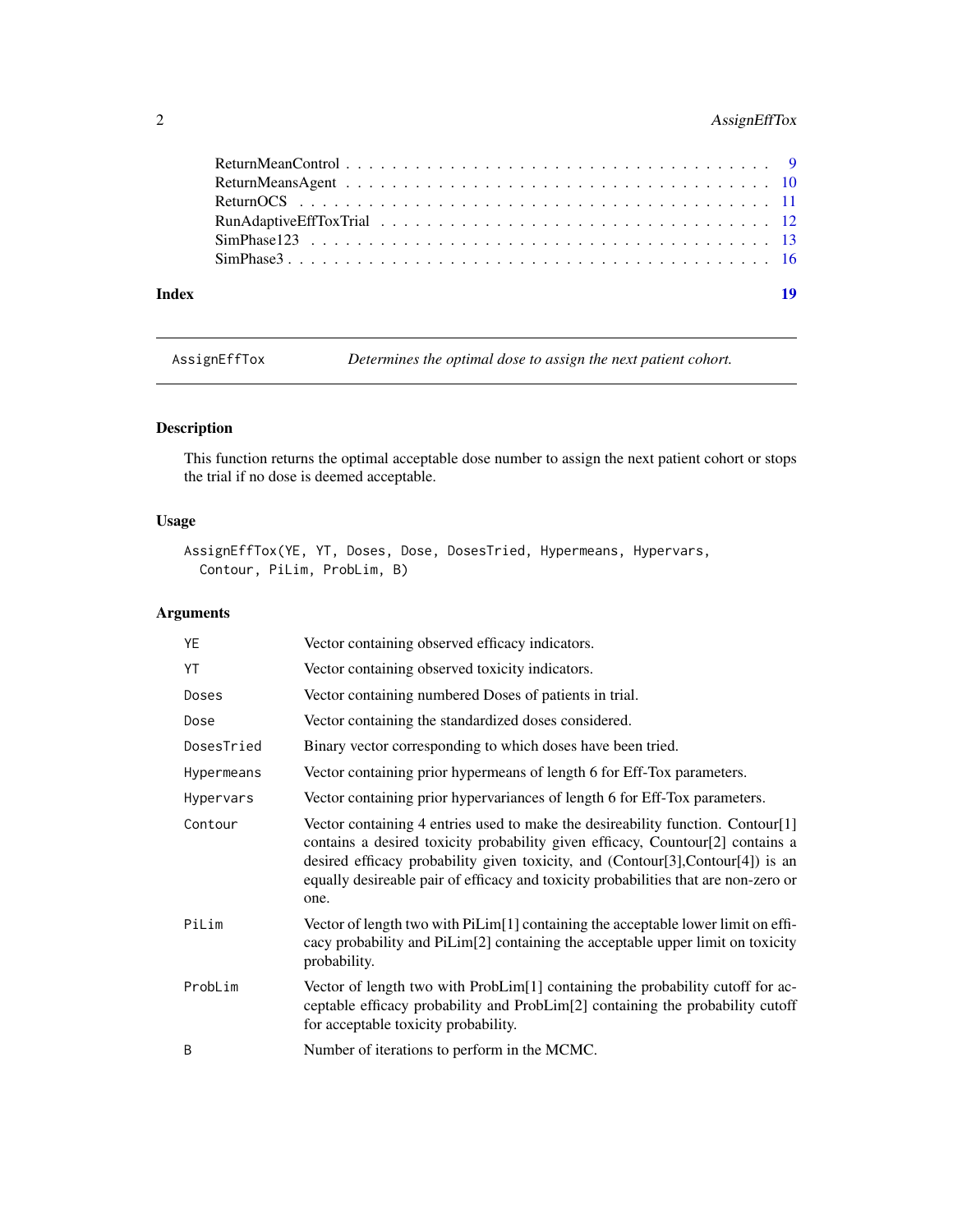#### <span id="page-2-0"></span> $E$ FFTOX 3

#### Value

The optimal dose level to administer the next patient cohort.

#### Examples

```
##Doses, YE,YT
Doses= c(1,1,1,2,2,2,1,1,1,3,3,3,1,1,1,2,2,2)
YE = c(0, 0, 1, 1, 1, 0, 0, 0, 0, 1, 1, 1, 0, 0, 1, 1, 1, 0)YT=c(0,0,0,1,1,0,1,0,0,1,1,1,0,0,0,1,0,0)
##Vector of Numerical Doses
Dose = c(1, 2, 3, 3.5, 5)Dose=(Dose-mean(Dose))/sd(Dose)
##Five doses, but only 3 tried so we have
DosesTried=c(1,1,1,0,0)
## Contour Vector
Contour = c(.35, .75, .7, .4)##Hypermeans
Hypermeans = c(.022,3.45,0,-4.23,3.1,0)
Hypervars = c(2.6761, 2.6852, .2, 3.1304, 3.1165, 1)
Hypervars=Hypervars^2
##Acceptability Criteria
PiLim = c(.3,.4)ProbLim=c(.1,.1)
##Number of iterations
B=2000
AssignEffTox(YE,YT, Doses, Dose, DosesTried, Hypermeans, Hypervars, Contour, PiLim, ProbLim, B )
```
EFFTOX *Obtains estimated posterior probabilities of the four outcomes of (YE,YT) for each dose.*

#### Description

This function is used in Reoptimize, SimPhase123 and SimPhase3, here we estimate the mixture probabilities over the four outcomes for efficacy and toxicity.

#### Usage

EFFTOX(YE, YT, Doses, Dose, Hypermeans, Hypervars, B)

| YE         | Vector containing observed efficacy indicators.                            |
|------------|----------------------------------------------------------------------------|
| YT         | Vector containing observed toxicity indicators.                            |
| Doses      | Vector containing Standardized doses of patients in trial.                 |
| Dose       | Vector containing the standardized doses considered.                       |
| Hypermeans | Vector containing prior hypermeans of length 6 for Eff-Tox parameters.     |
| Hypervars  | Vector containing prior hypervariances of length 6 for Eff-Tox parameters. |
| B          | Number of iterations to perform in the MCMC.                               |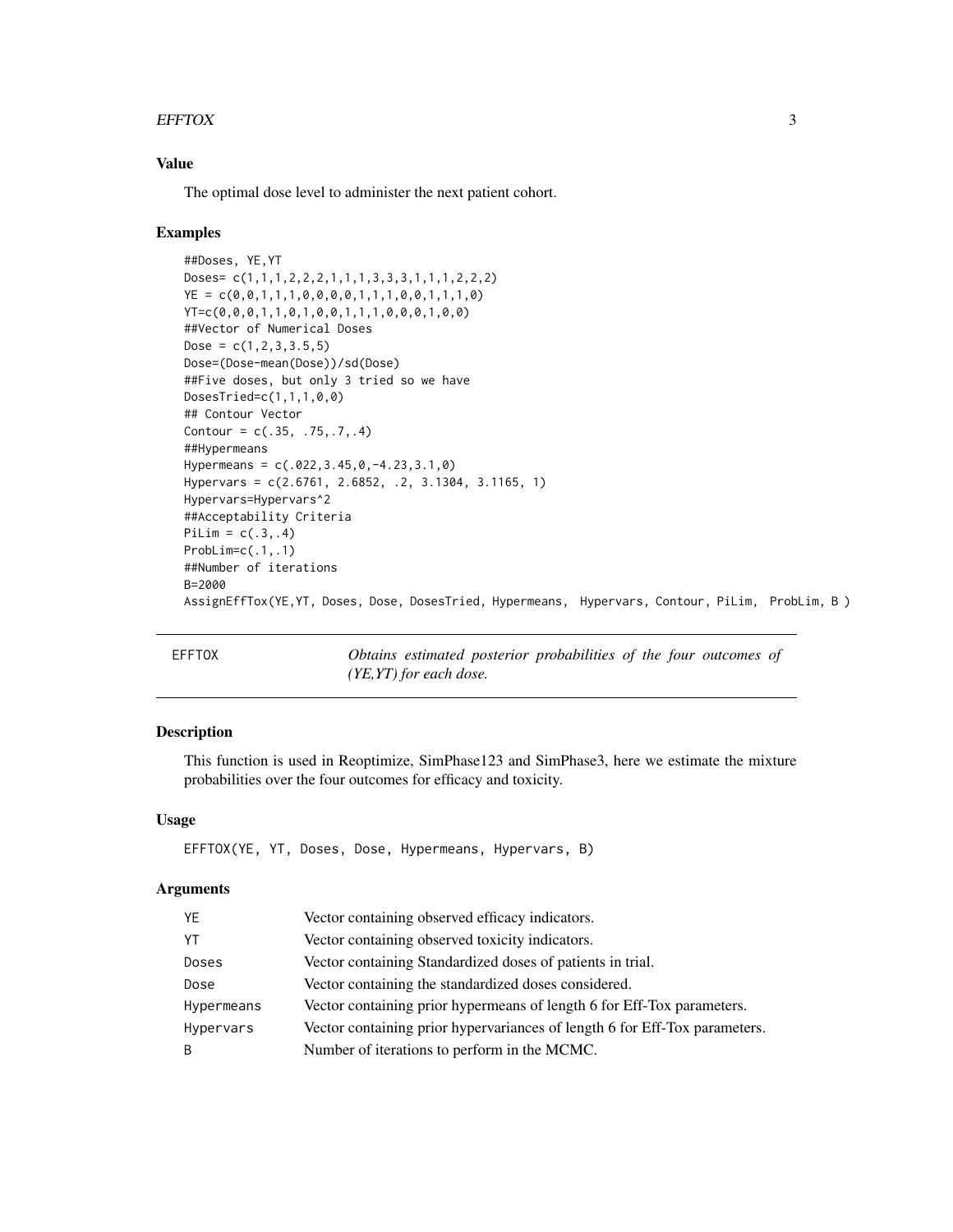#### <span id="page-3-0"></span>Value

The posterior probability matrix for the events (YE,YT) in each row corresponding to a dose level.

#### Examples

```
##Doses, YE,YT
Doses= c(1,1,1,2,2,2,1,1,1,3,3,3,1,1,1,2,2,2)
YE = c(0, 0, 1, 1, 1, 0, 0, 0, 0, 1, 1, 1, 0, 0, 1, 1, 1, 0)YT=c(0,0,0,1,1,0,1,0,0,1,1,1,0,0,0,1,0,0)
##Vector of Numerical Doses
Dose = c(1, 2, 3, 3.5, 5)Dose=(Dose-mean(Dose))/sd(Dose)
Doses=Dose[Doses]
##Hypermeans
Hypermeans = c(.022,3.45,0,-4.23,3.1,0)
Hypervars = c(2.6761, 2.6852, .2, 3.1304, 3.1165, 1)
Hypervars=Hypervars^2
##Number of iterations
B=2000
EFFTOX(YE,YT, Doses, Dose, Hypermeans, Hypervars, B )
```
PieceMCMC *Returns posterior distribution for key mixture model parameters*

#### Description

This function performs MCMC with Metropolis-Hastings-Green steps for the baseline hazard function and is used in the functions Reoptimize, SimPhase123 and SimPhase3.

#### Usage

PieceMCMC(Y, I, YE, YT, Doses, Dose, B, prob, MaxObs)

| Y                  | Patient survival or followup times.                                                                                                |
|--------------------|------------------------------------------------------------------------------------------------------------------------------------|
| $\mathsf{T}$       | Patient event indicators.                                                                                                          |
| YE                 | Vector of indicators for patient efficacy.                                                                                         |
| YT                 | Vector of indicators for patient toxicity.                                                                                         |
| Doses              | Vector of standardized doses given to patients.                                                                                    |
| Dose               | Vector of standardized doses considered in trial.                                                                                  |
| B                  | Number of iterations to perform in MCMC.                                                                                           |
| prob               | length(Doses) X 4 matrix containing the estimated posterior probabilities for<br>each dose and each (Efficacy, Toxicity) outcomes. |
| Max <sub>Obs</sub> | length (Doses) $X$ 4 matrix containing the maximum observed survival time we<br>want to evaluate the means to.                     |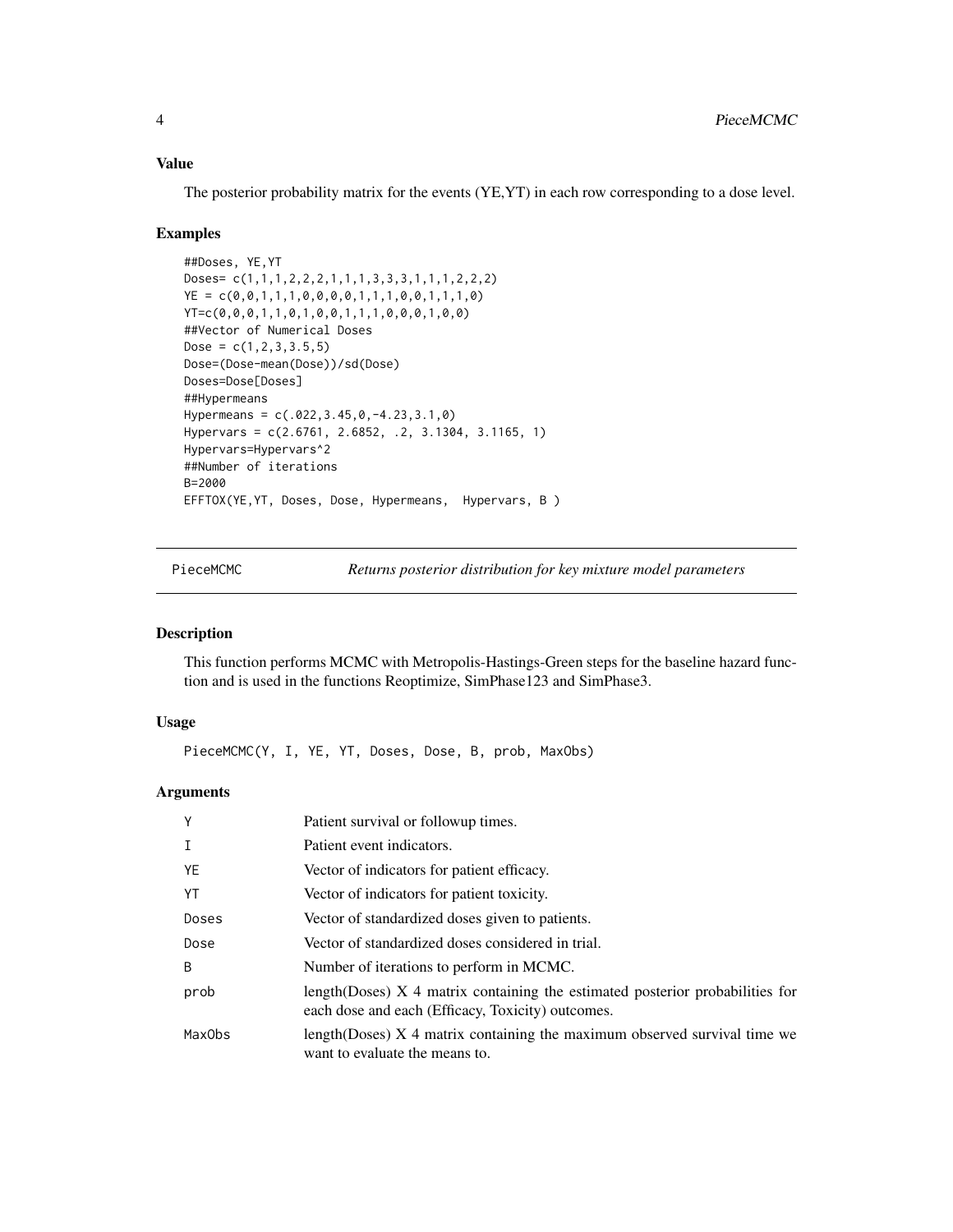#### <span id="page-4-0"></span>RandomEffTox 5

#### Value

Returns a list containing a matrix of posterior means for each dose, regression coefficients in the cox models, locations of the split points, log hazard heights on each interval, and the number of intervals in the baseline hazard.

#### Examples

```
n=100
Y=rexp(n,1)
I = rbinom(n,1,.9)YE = rbinom(n, 1, .5)YT = \text{rbinom}(n, 1, .5)Dose = c(1, 2, 3, 3.5, 5)Dose=(Dose-mean(Dose))/sd(Dose)
Doses = sample(1:5,n,replace=TRUE)
Doses=Dose[Doses]
B=2000
MaxObs = matrix(rep(0,length(Dose)*4),nrow=4)
prob=matrix(rep(0,length(Dose)*4),ncol=4)
prob=prob+1/4
MaxObs=MaxObs+max(Y)
G=PieceMCMC(Y,I,YE,YT,Doses,Dose,B,prob,MaxObs)
```

| RandomEffTox |         |  | Randomizes Eff-Tox dose proportional to posterior desireability |  |  |
|--------------|---------|--|-----------------------------------------------------------------|--|--|
|              | scores. |  |                                                                 |  |  |

#### Description

This function returns a random acceptable dose number to assign the next patient cohort or stops the trial if no dose is deemed acceptable.

#### Usage

```
RandomEffTox(YE, YT, Doses, Dose, DosesTried, Hypermeans, Hypervars,
 Contour, PiLim, ProbLim, B)
```

| YE         | Vector containing observed efficacy indicators.                            |
|------------|----------------------------------------------------------------------------|
| YT         | Vector containing observed toxicity indicators.                            |
| Doses      | Vector containing numbered Doses of patients in trial.                     |
| Dose       | Vector containing the standardized doses considered.                       |
| DosesTried | Binary vector corresponding to which doses have been tried.                |
| Hypermeans | Vector containing prior hypermeans of length 6 for Eff-Tox parameters.     |
| Hypervars  | Vector containing prior hypervariances of length 6 for Eff-Tox parameters. |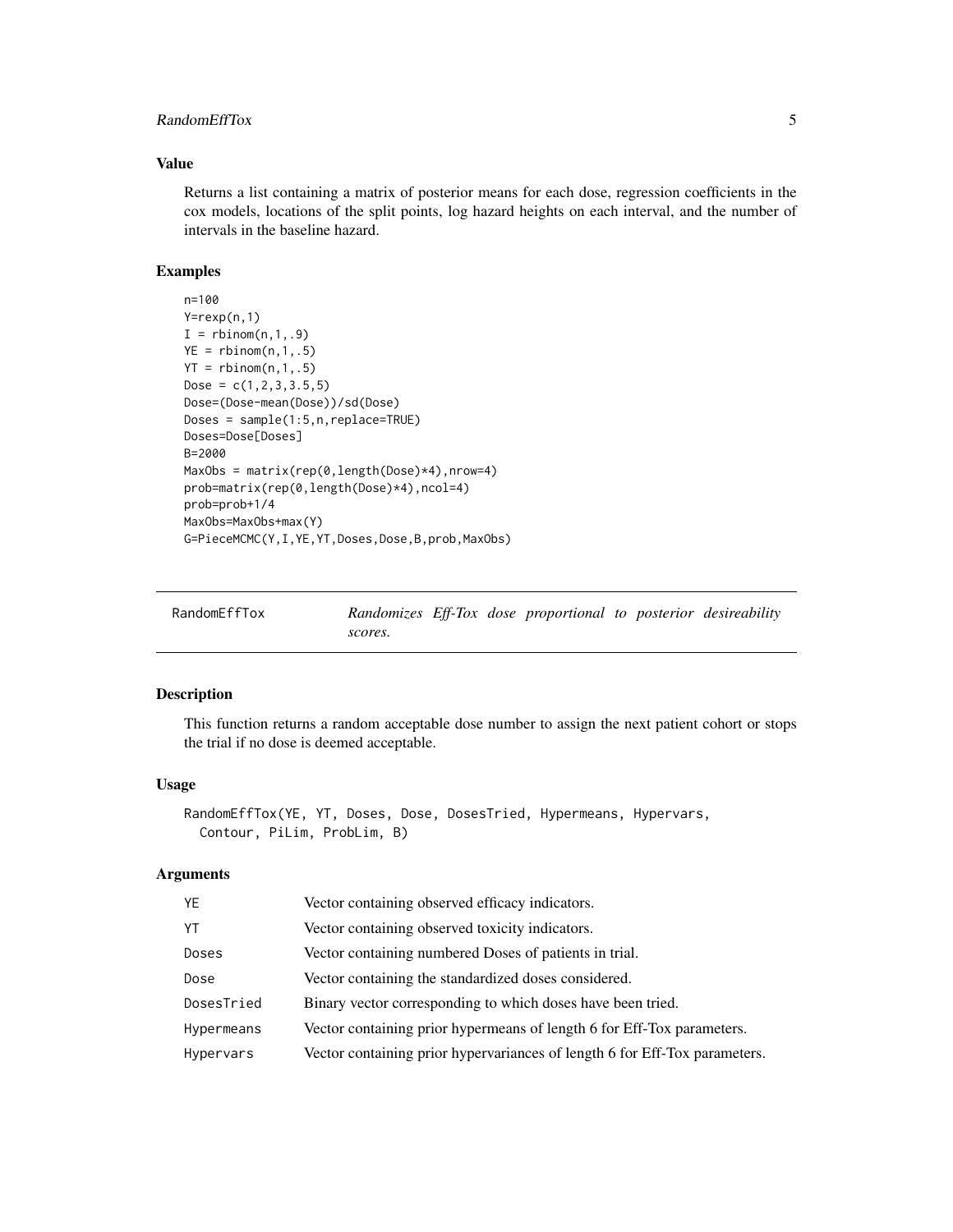<span id="page-5-0"></span>

| Contour | Vector containing 4 entries used to make the desireability function. Contour[1]<br>contains a desired toxicity probability given efficacy, Countour[2] contains a<br>desired efficacy probability given toxicity, and (Contour[3],Contour[4]) is an<br>equally desireable pair of efficacy and toxicity probabilities that are non-zero or<br>one. |
|---------|----------------------------------------------------------------------------------------------------------------------------------------------------------------------------------------------------------------------------------------------------------------------------------------------------------------------------------------------------|
| PiLim   | Vector of length two with PiLim[1] containing the acceptable lower limit on effi-<br>cacy probability and PiLim <sup>[2]</sup> containing the acceptable upper limit on toxicity<br>probability.                                                                                                                                                   |
| ProbLim | Vector of length two with ProbLim[1] containing the probability cutoff for ac-<br>ceptable efficacy probability and ProbLim[2] containing the probability cutoff<br>for acceptable toxicity probability.                                                                                                                                           |
| B       | Number of iterations to perform in the MCMC.                                                                                                                                                                                                                                                                                                       |

#### Value

A random dose level to administer the next patient cohort.

#### Examples

```
##Doses, YE,YT
Doses= c(1,1,1,2,2,2,1,1,1,3,3,3,1,1,1,2,2,2)
YE = c(0, 0, 1, 1, 1, 0, 0, 0, 0, 1, 1, 1, 0, 0, 1, 1, 1, 0)YT=c(0,0,0,1,1,0,1,0,0,1,1,1,0,0,0,1,0,0)
##Vector of Numerical Doses
Dose = c(1, 2, 3, 3.5, 5)Dose=(Dose-mean(Dose))/sd(Dose)
##Five doses, but only 3 tried so we have
DosesTried=c(1,1,1,0,0)
## Contour Vector
Contour = c(.35, .75, .7, .4)##Hypermeans
Hypermeans = c(.022,3.45,0,-4.23,3.1,0)
Hypervars = c(2.6761, 2.6852, .2, 3.1304, 3.1165, 1)
Hypervars=Hypervars^2
##Acceptability Criteria
PiLim = c(.3,.4)ProbLim=c(.1,.1)
##Number of iterations
B=2000
RandomEffTox(YE,YT, Doses, Dose, DosesTried, Hypermeans, Hypervars, Contour, PiLim, ProbLim, B )
```
Reoptimize *Gives the Optimal Dose for enrolling next patient cohort.*

#### Description

This function returns the optimal dose number to assign the next patient cohort or stops the trial if no dose is deemed acceptable.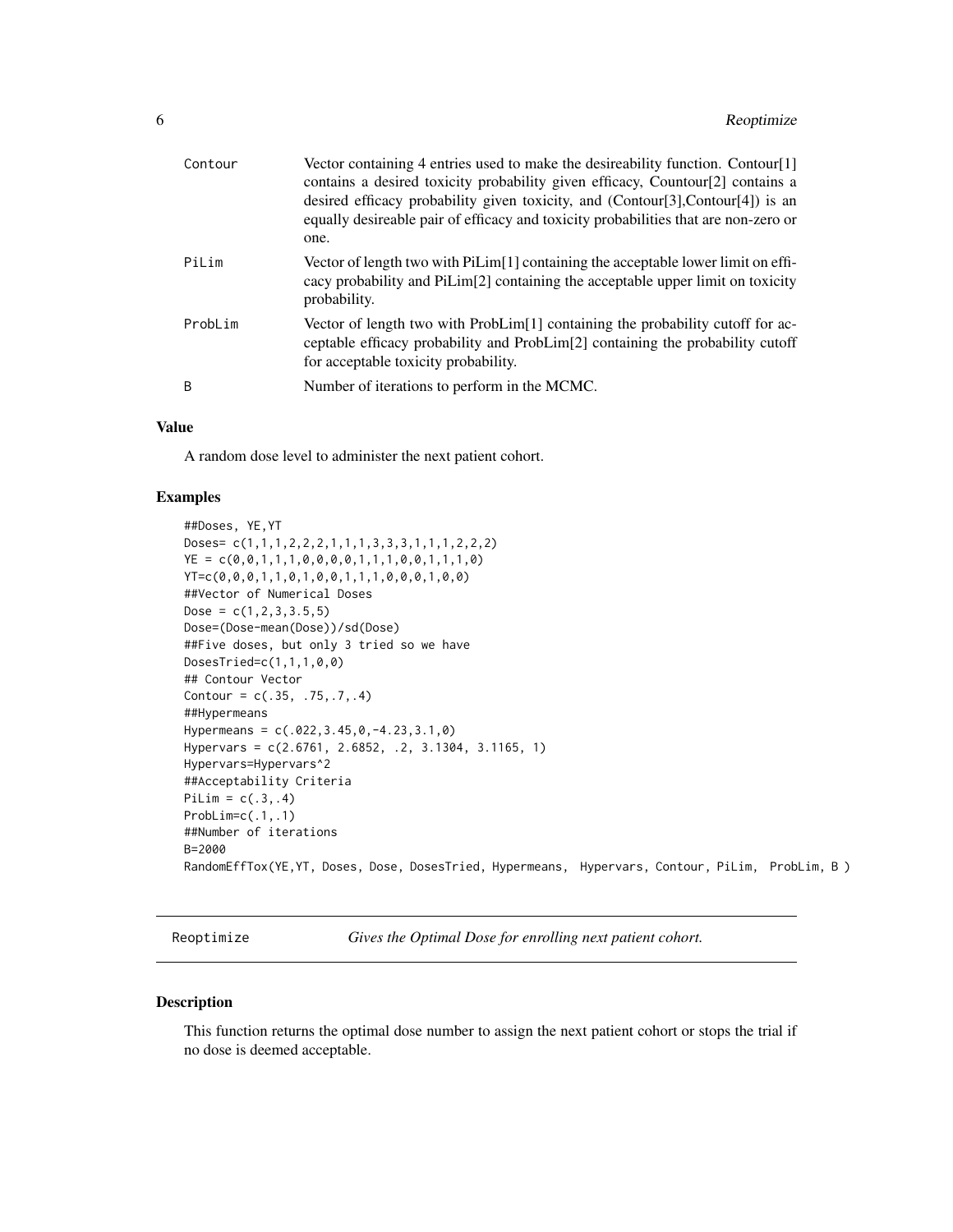#### Reoptimize 7

#### Usage

Reoptimize(Y, I, YE, YT, Doses, Dose, Hypermeans, Hypervars, B)

#### Arguments

| Y            | Vector containing observed patient survival or follow up times.            |
|--------------|----------------------------------------------------------------------------|
| $\mathsf{T}$ | Vector indicating whether each patient experienced an exent.               |
| YE           | Vector containing observed efficacy indicators.                            |
| YT           | Vector containing observed toxicity indicators.                            |
| Doses        | Vector containing standardized doses of patients in trial.                 |
| Dose         | Vector containing the standardized doses considered.                       |
| Hypermeans   | Vector containing prior hypermeans of length 6 for Eff-Tox parameters.     |
| Hypervars    | Vector containing prior hypervariances of length 6 for Eff-Tox parameters. |
| B            | Number of iterations to perform in the MCMC.                               |

#### References

[1] Chapple and Thall (2018).A Hybrid Phase I-II/III Clinical Trial Design Allowing Dose Re-Optimization in Phase III. Biometrics. In Press,

```
##Doses, YE,YT
Doses= c(1,1,1,2,2,2,1,1,1,3,3,3,1,1,1,2,2,2)
YE = c(0,0,1,1,1,0,0,0,0,1,1,1,0,0,1,1,1,0)
YT=c(0,0,0,1,1,0,1,0,0,1,1,1,0,0,0,1,0,0)
Y=rexp(length(YE))
I=rbinom(length(YE),1,.9)
##Vector of Numerical Doses
Dose = c(1, 2, 3, 3.5, 5)Dose=(Dose-mean(Dose))/sd(Dose)
##Hypermeans for Eff-Tox
Hypermeans = c(.022,3.45,0,-4.23,3.1,0)
Hypervars = c(2.6761, 2.6852, .2, 3.1304, 3.1165, 1)
Hypervars=Hypervars^2
###Number of iterations
B=20000
Reoptimize(Y,I,YE,YT, Doses, Dose, Hypermeans, Hypervars,B)
```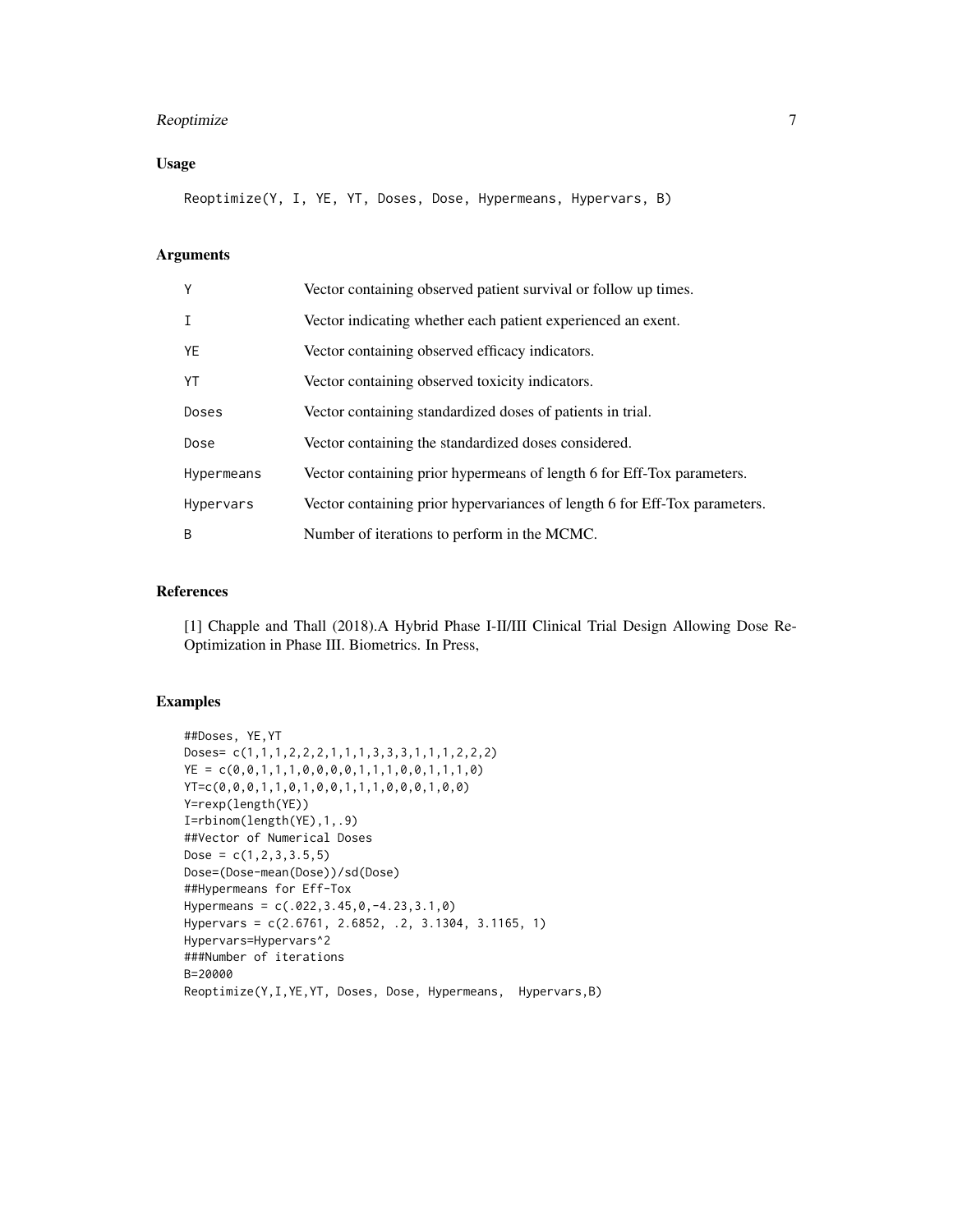<span id="page-7-0"></span>Reoptimize1 *Gives the Optimal Dose for enrolling next patient cohort. Used in the SimPhase123 function.*

#### Description

This function returns the optimal dose number to assign the next patient cohort or stops the trial if no dose is deemed acceptable.

#### Usage

Reoptimize1(Y, I, YE, YT, Doses, Dose, Hypermeans, Hypervars, B)

#### Arguments

| Y          | Vector containing observed patient survival or follow up times.            |
|------------|----------------------------------------------------------------------------|
|            | Vector indicating whether each patient experienced an exent.               |
| YF         | Vector containing observed efficacy indicators.                            |
| YT         | Vector containing observed toxicity indicators.                            |
| Doses      | Vector containing standardized doses of patients in trial.                 |
| Dose       | Vector containing the standardized doses considered.                       |
| Hypermeans | Vector containing prior hypermeans of length 6 for Eff-Tox parameters.     |
| Hypervars  | Vector containing prior hypervariances of length 6 for Eff-Tox parameters. |
| B          | Number of iterations to perform in the MCMC.                               |

#### References

[1] Chapple and Thall (2018).A Hybrid Phase I-II/III Clinical Trial Design Allowing Dose Re-Optimization in Phase III. Biometrics. In Press,

```
##Doses, YE,YT
Doses= c(1,1,1,2,2,2,1,1,1,3,3,3,1,1,1,2,2,2)
YE = c(0,0,1,1,1,0,0,0,0,1,1,1,0,0,1,1,1,0)
YT=c(0,0,0,1,1,0,1,0,0,1,1,1,0,0,0,1,0,0)
Y=rexp(length(YE))
I=rbinom(length(YE),1,.9)
##Vector of Numerical Doses
Dose = c(1, 2, 3, 3.5, 5)Dose=(Dose-mean(Dose))/sd(Dose)
##Hypermeans for Eff-Tox
Hypermeans = c(.022,3.45,0,-4.23,3.1,0)
Hypervars = c(2.6761, 2.6852, .2, 3.1304, 3.1165, 1)
Hypervars=Hypervars^2
###Number of iterations
B=20000
Reoptimize1(Y,I,YE,YT, Doses, Dose, Hypermeans, Hypervars,B)
```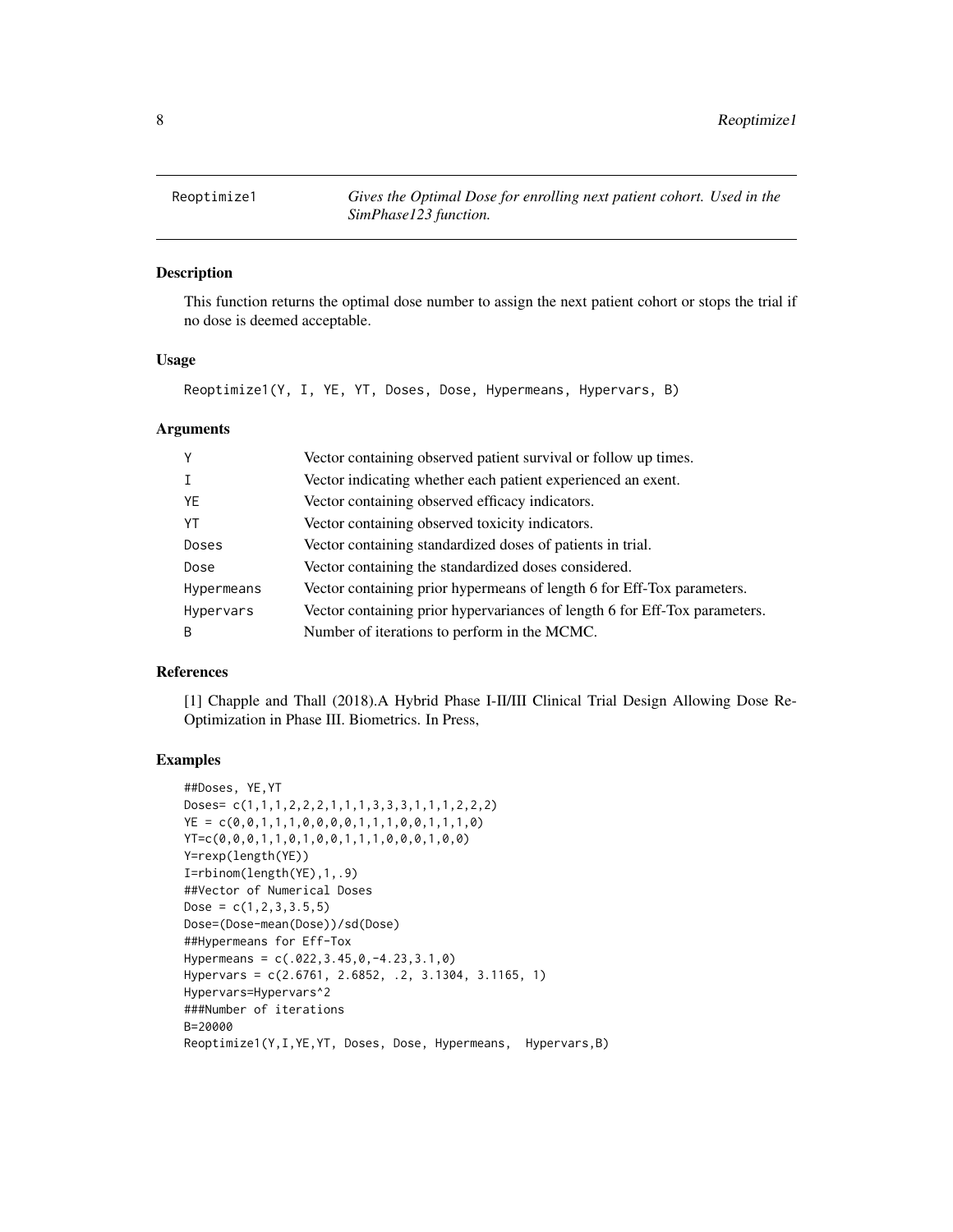<span id="page-8-0"></span>ReturnMeanControl *Gives true mean survival times for the control therapy.*

#### Description

Returns the mean survival times for the control given efficacy and toxicity dose probability vector, distribution family and linear relationship, effiacy, toxicity and survival.

#### Usage

ReturnMeanControl(ProbC, betaC, Family, alpha)

#### Arguments

| ProbC  | Probability of efficacy and toxicity for the control therapy.                                                                                 |
|--------|-----------------------------------------------------------------------------------------------------------------------------------------------|
| betaC  | Linear term for efficacy, toxicity and beta $\alpha$ for the control groupar term for<br>efficacy, toxicity and beta 0 for the control group. |
| Family | Time to event distribution. Options include: Exponential, Gamma, Weibull,<br>Lognormal.                                                       |
| alpha  | Shape parameter or standard deviation of a lognormal distribution.                                                                            |

#### References

[1] Chapple and Thall (2018).A Hybrid Phase I-II/III Clinical Trial Design Allowing Dose Re-Optimization in Phase III. Biometrics. In Press,

```
###Family of Distributions
Family="Gamma"
###Shape parameter
alpha=2
##True beta vector for efficacy, toxicity and intercept of the control treatment
betaC=c(.3,-.25,2.389)
##True efficacy and toxicity probability for control group
ProbC = c(.4,.15)ReturnMeanControl(ProbC,betaC,Family,alpha)
```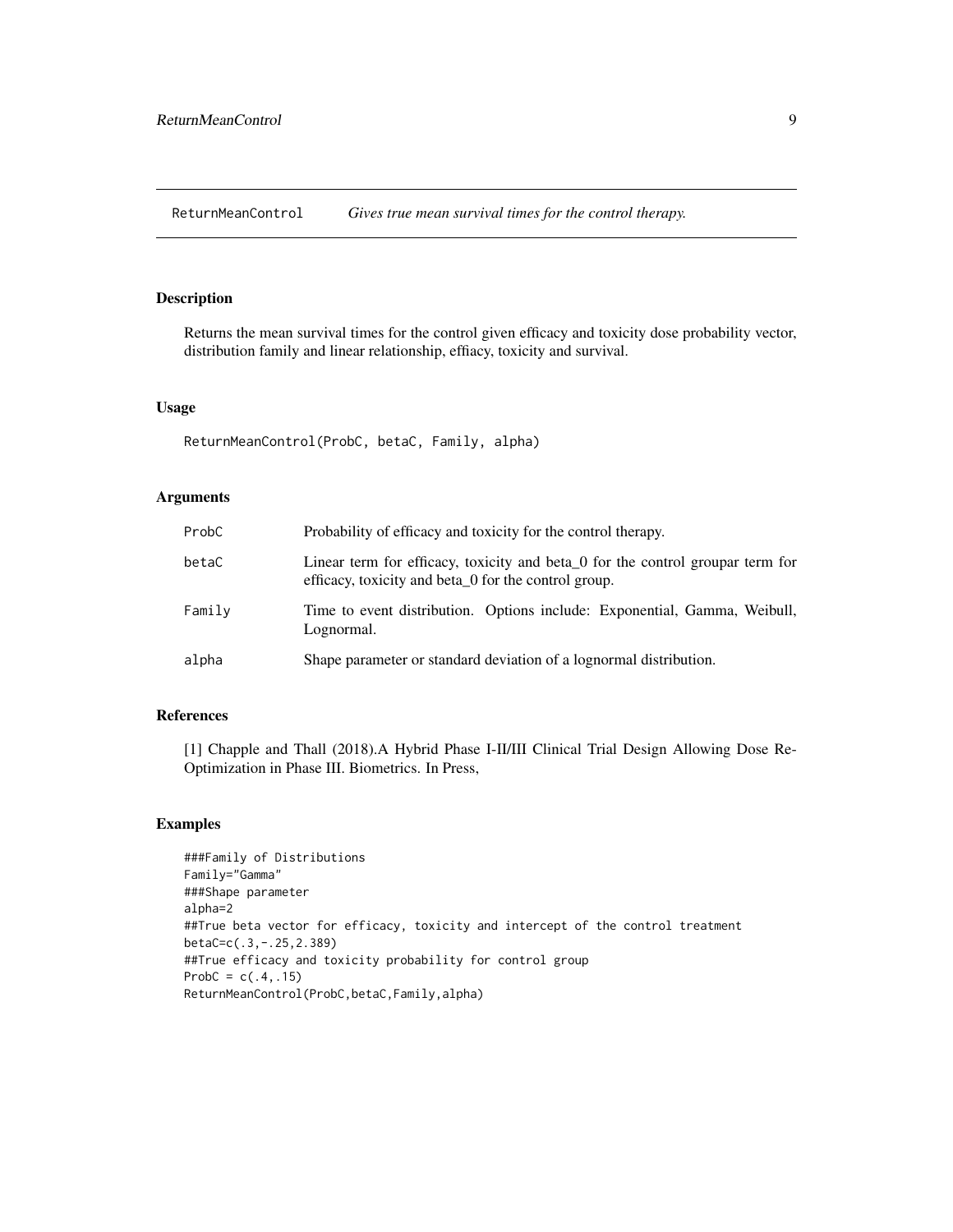<span id="page-9-0"></span>

#### Description

Returns the dose specific mean survival times for given efficacy and toxicity dose probability vector, distribution family and linear relationship between dose, effiacy, toxicity and survival.

#### Usage

ReturnMeansAgent(PE, PT, beta, Dose, Family, alpha)

#### Arguments

| <b>PE</b> | True efficacy dose-toxicity vector.                                                     |
|-----------|-----------------------------------------------------------------------------------------|
| <b>PT</b> | True toxicity dose-toxicity vector.                                                     |
| beta      | True linear term for the rate or mean parameter                                         |
| Dose      | Vector of standardized doses considered in the trial.                                   |
| Family    | Time to event distribution. Options include: Exponential, Gamma, Weibull,<br>Lognormal. |
| alpha     | Shape parameter or standard deviation of a lognormal distribution.                      |

#### References

[1] Chapple and Thall (2018). A Hybrid Phase 12/3 Clinical Trial Design Allowing Dose Re-Optimization in Phase 3 Biometrics. Under Review.

```
##True Efficacy and Toxicity Probabilities
PT = c(.1, .15, .25, .35, .5)PE=c(.2,.4,.6,.65,.7)
##Dose Levels considered
Dose = c(1, 2, 3, 3.5, 5)Dose=(Dose-mean(Dose))/sd(Dose)
###Family of Distributions
Family="Gamma"
###Shape parameter ## Doesn't matter for exponential distribution
alpha=2
###True Beta vector
beta = c(.75, -.5, .3, -.25, 2.143)ReturnMeansAgent(PE,PT,beta,Dose,Family,alpha)
```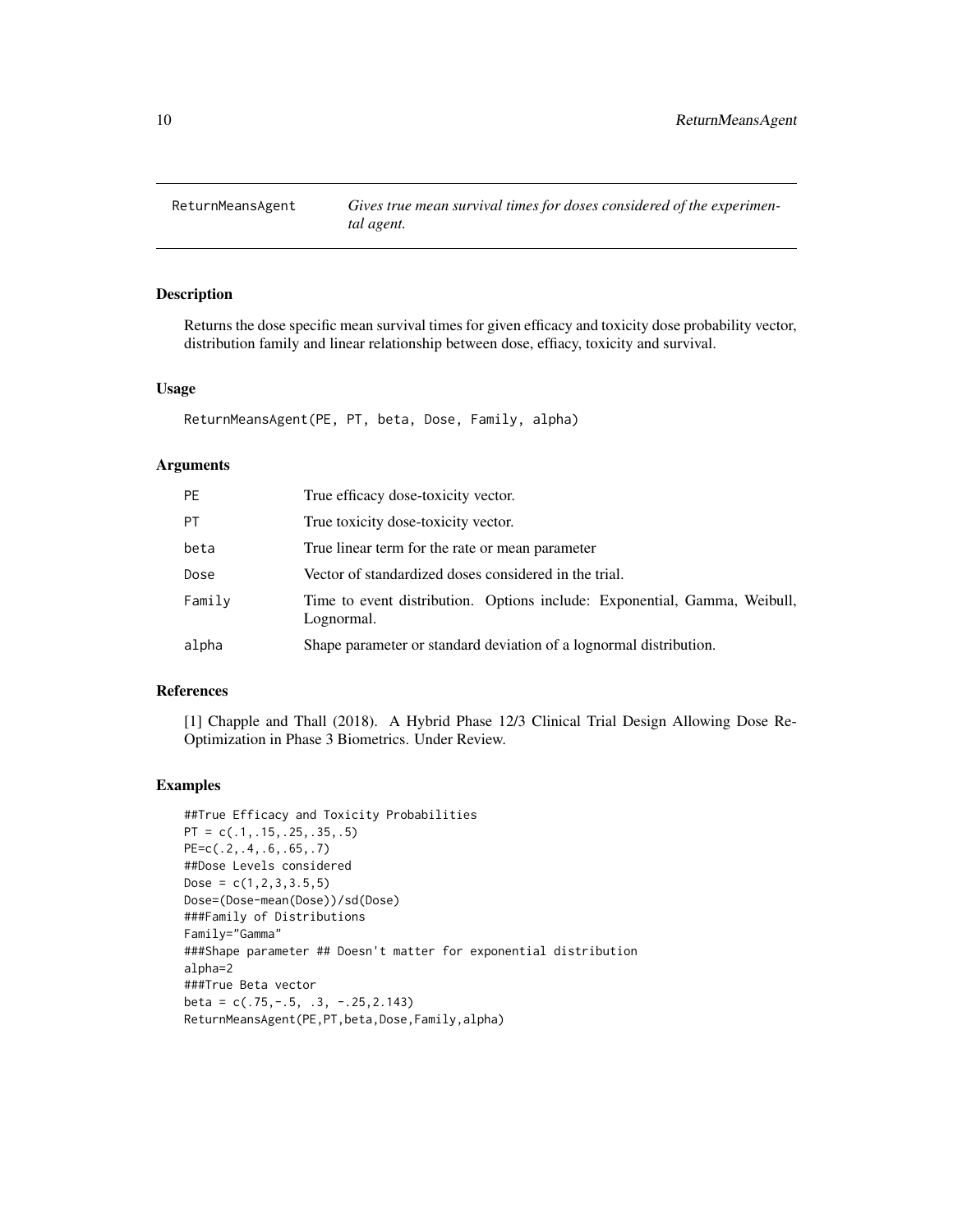<span id="page-10-0"></span>

#### Description

Returns the probability of selecting the optimal dose, type I error, generalized power, probability of making the best decision, average number of patients treated and average trial duration.

#### Usage

ReturnOCS(Results, Means, CMu, Delta, Hyp)

#### Arguments

| Results    | List containing phase 123 and conventional design results.     |
|------------|----------------------------------------------------------------|
| Means      | True mean survival times for experimental agents at each dose. |
| <b>CMu</b> | Mean survival time for the control therapy.                    |
| Delta      | Desired improvement in survival.                               |
| Hyp        | Null=0 or alternative=1 hypthesis                              |

#### References

[1] Chapple and Thall (2018). A Hybrid Phase 12/3 Clinical Trial Design Allowing Dose-Re-Optimization in Phase 3 Biometrics. Under Review.

```
##True Mean Control
CMu=24##True Means Agent
Means = c(27, 32, 38, 42, 28)##Desired improvement in mean survival
Delta=12
##Random Trial results
Results=as.list(c(0,0))
nSims=5
X=matrix(rep(NA,nSims*4),nrow=nSims)
##DoseSelected
X[,1]=c(2,3,4,4,3)
X[,2]=c(0,1,1,1,1)
X[,3]=c(270,500,500,420,400)
X[,4]=c(70,85,88,70,88)
Results[[1]]=X
X[, 1] = c(2,3,5,4,2)X[,2]=c(0,1,0,1,0)
X[,3]=c(270,500,450,420,415)
X[,4]=c(70,82,80,70,79)
Results[[2]]=X
```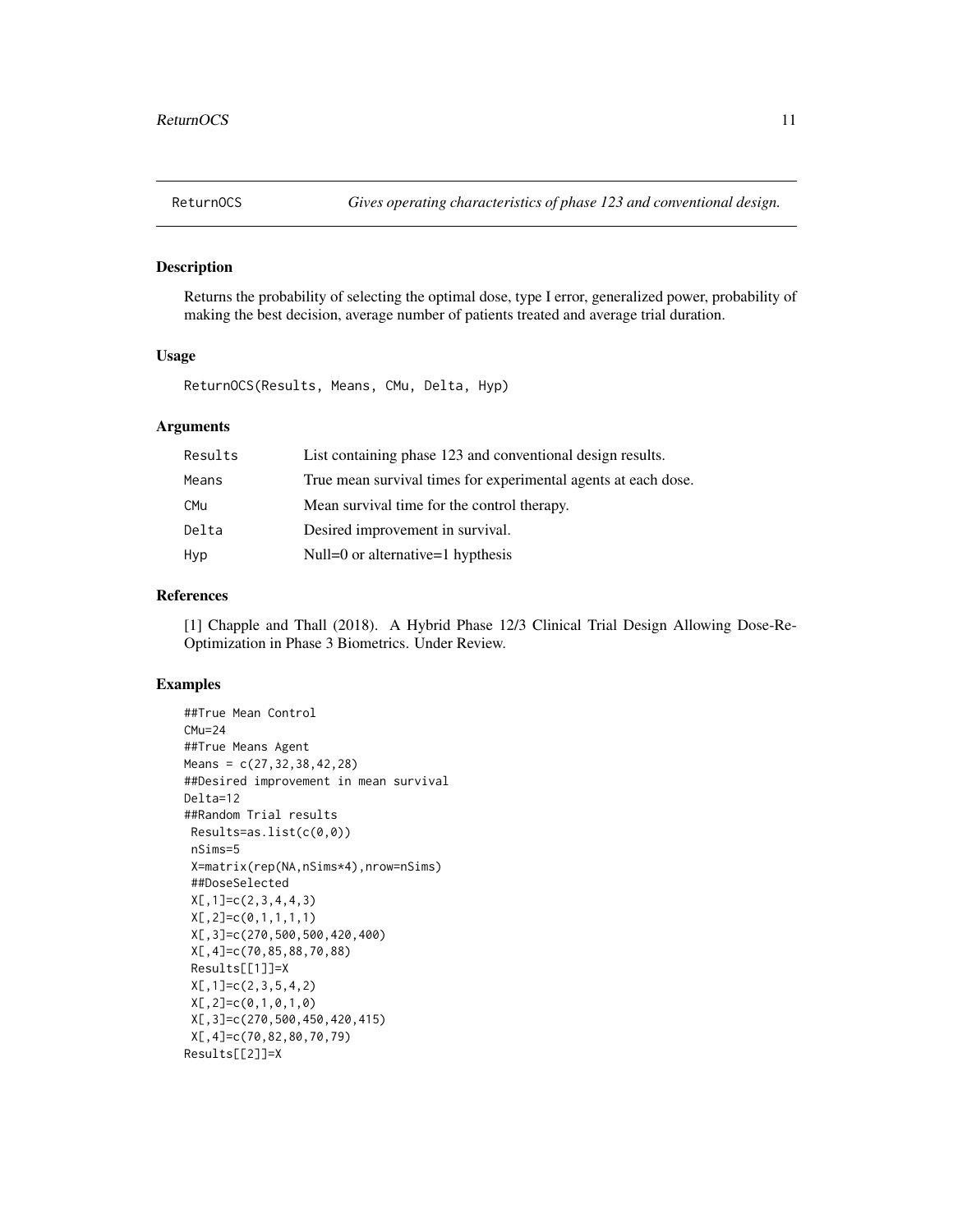Hyp=1 ReturnOCS(Results, Means, CMu, Delta, Hyp)

#### RunAdaptiveEffToxTrial

*Simulates repitions of an Adaptive Eff-Tox Trial.*

#### Description

This function simulates repititions of an adaptive Eff-Tox Trial and returns a list containing the optimal dose chosen

#### Usage

```
RunAdaptiveEffToxTrial(DoseStart, Dose, Hypermeans, Hypervars, Contour,
 PiLim, ProbLim, cohort, NET, NF, B, nSims, PETrue, PTTrue)
```

| DoseStart  | Dose to start enrolling cohorts of patients at.                                                                                                                                                                                                                                                                                                    |
|------------|----------------------------------------------------------------------------------------------------------------------------------------------------------------------------------------------------------------------------------------------------------------------------------------------------------------------------------------------------|
| Dose       | Vector containing the standardized doses considered.                                                                                                                                                                                                                                                                                               |
| Hypermeans | Vector containing prior hypermeans of length 6 for Eff-Tox parameters.                                                                                                                                                                                                                                                                             |
| Hypervars  | Vector containing prior hypervariances of length 6 for Eff-Tox parameters.                                                                                                                                                                                                                                                                         |
| Contour    | Vector containing 4 entries used to make the desireability function. Contour[1]<br>contains a desired toxicity probability given efficacy, Countour[2] contains a<br>desired efficacy probability given toxicity, and (Contour[3],Contour[4]) is an<br>equally desireable pair of efficacy and toxicity probabilities that are non-zero or<br>one. |
| PiLim      | Vector of length two with PiLim[1] containing the acceptable lower limit on effi-<br>cacy probability and PiLim[2] containing the acceptable upper limit on toxicity<br>probability.                                                                                                                                                               |
| ProbLim    | Vector of length two with ProbLim[1] containing the probability cutoff for ac-<br>ceptable efficacy probability and ProbLim[2] containing the probability cutoff<br>for acceptable toxicity probability.                                                                                                                                           |
| cohort     | Size of each patient cohort.                                                                                                                                                                                                                                                                                                                       |
| NET        | Maximum sample size for phase I/II.                                                                                                                                                                                                                                                                                                                |
| ΝF         | Number of patients to assign optimal doses prior to adaptive randomization.                                                                                                                                                                                                                                                                        |
| B          | Number of iterations to perform in the MCMC.                                                                                                                                                                                                                                                                                                       |
| nSims      | Number of simulated trials to run.                                                                                                                                                                                                                                                                                                                 |
| PETrue     | True vector of efficacy probabilities for each dose.                                                                                                                                                                                                                                                                                               |
| PTTrue     | True vector of toxicity probabilities for each dose.                                                                                                                                                                                                                                                                                               |

<span id="page-11-0"></span>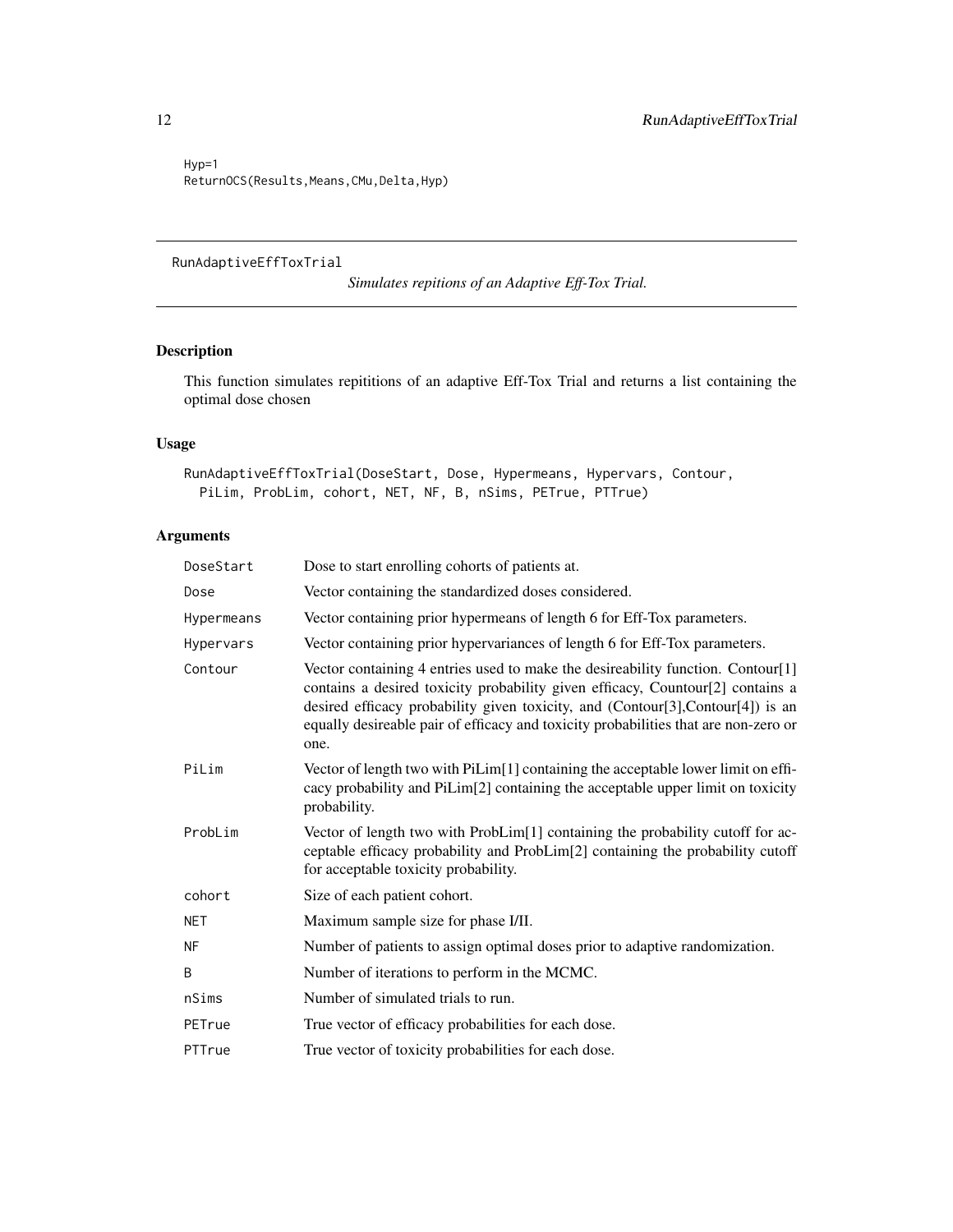#### <span id="page-12-0"></span> $SimPhase123$  13

#### Value

List containing the vector of optimal doses chosen, a matrix of posterior desireability scores for each trial, and a matrix consisting of patient dose assignments and Toxicity and Efficacy indicators, with each Nmax rows corresponding to a separate trial. Trials that are stopped due to excessive toxicity probabilty or small efficacy probabilities are not included in the final results.

#### Examples

```
##Doses, YE,YT
##Starting Dose
DoseStart=1
##Vector of Numerical Doses
Dose = c(1, 2, 3, 3.5, 5)Dose=(Dose-mean(Dose))/sd(Dose)
## Contour Vector
Contour = c(.35, .75, .7, .4)##Hypermeans
Hypermeans = c(.022,3.45,0,-4.23,3.1,0)
Hypervars = c(2.6761, 2.6852, .2, 3.1304, 3.1165, 1)
Hypervars=Hypervars^2
##Acceptability Criteria
Pillim = c(.3,.4)ProbLim=c(.1,.1)
##Cohort Size, N^F and N_ET
cohort=3
NF=15
NET=30
PTTrue = c(.1,.15,.25,.35,.5)
PETrue=c(.2,.4,.6,.65,.7)
##Number of iterations for MCMC
B=2000### Number of Simulations
nSims=1
RunAdaptiveEffToxTrial(DoseStart,Dose, Hypermeans, Hypervars,
Contour, PiLim, ProbLim, cohort, NET, NF, B, nSims, PETrue, PTTrue )
```
SimPhase123 *Simulates replications of the phase123 and phase 12-3 trials.*

#### Description

This function simulates replications of the phase123 and phase 12-3 trials and returns a list containing the doses chosen, decisions made  $(1=A(x))$  better, 0= futility, -1=C better)

#### Usage

SimPhase123(DoseStart, Dose, PE, PT, Hypermeans, Hypervars, Contour, PiLim, ProbLim, NET, NF, Accrue12, Time12, cohort, betaA, ProbC, betaC, Family, alpha, Nmax, Accrue, Twait, NLookSwitch, NLook, Sup, Fut, nSims)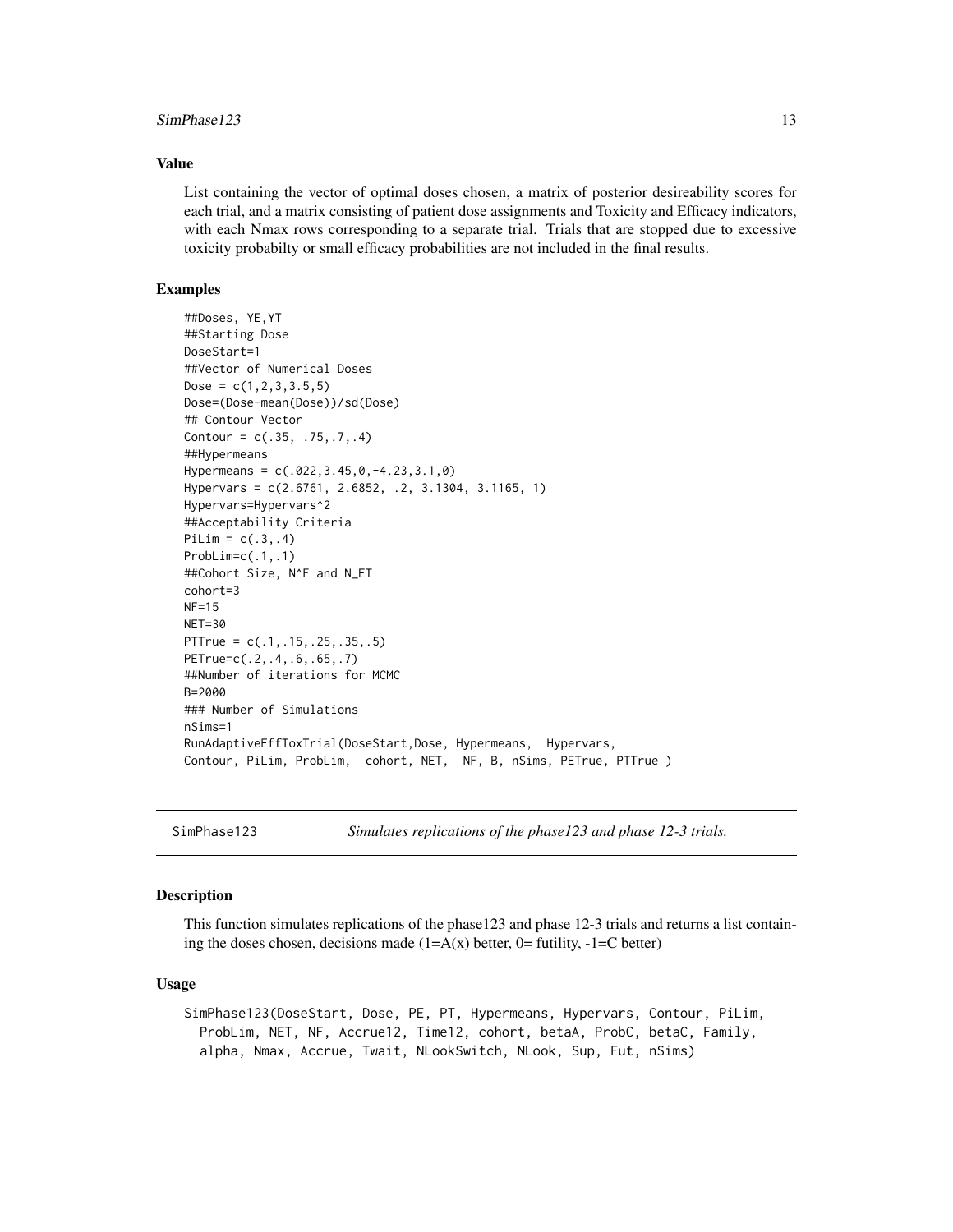| DoseStart   | Starting dose of the phase 12 trial.                                                                                                                                                                                                                                                                                                                |
|-------------|-----------------------------------------------------------------------------------------------------------------------------------------------------------------------------------------------------------------------------------------------------------------------------------------------------------------------------------------------------|
| Dose        | Vector of standardized doses considered in the trial.                                                                                                                                                                                                                                                                                               |
| PE          | True efficacy dose-toxicity vector.                                                                                                                                                                                                                                                                                                                 |
| PT          | True toxicity dose-toxicity vector.                                                                                                                                                                                                                                                                                                                 |
| Hypermeans  | Prior Means for the Eff-Tox design of length 6.                                                                                                                                                                                                                                                                                                     |
| Hypervars   | Prior Variances for the Eff-Tox design of length 6.                                                                                                                                                                                                                                                                                                 |
| Contour     | Vector containing 4 entries used to make the desireability function. Contour[1]<br>contains a desired toxicity probability given efficacy, Countour[2] contains a<br>desired efficacy probability given toxicity, and (Contour[3], Contour[4]) is an<br>equally desireable pair of efficacy and toxicity probabilities that are non-zero or<br>one. |
| PiLim       | Vector of length two with PiLim[1] containing the acceptable lower limit on effi-<br>cacy probability and PiLim[2] containing the acceptable upper limit on toxicity<br>probability.                                                                                                                                                                |
| ProbLim     | Vector of length two with ProbLim[1] containing the probability cutoff for ac-<br>ceptable efficacy probability and ProbLim[2] containing the probability cutoff<br>for acceptable toxicity probability.                                                                                                                                            |
| NET         | Maximum sample size of the phase 12 trial.                                                                                                                                                                                                                                                                                                          |
| ΝF          | Number of patients to assign deterministic doses prior to adaptive randomiza-<br>tion.                                                                                                                                                                                                                                                              |
| Accrue12    | Accrual rate for patients in the phase 12 portion of the trial.                                                                                                                                                                                                                                                                                     |
| Time12      | Time window for phase 12.                                                                                                                                                                                                                                                                                                                           |
| cohort      | Size of each patient cohort.                                                                                                                                                                                                                                                                                                                        |
| betaA       | True linear term for the rate or mean parameter (beta_1,exp(beta_E),-exp(beta_T),beta_2,beta_0)<br>for agent A.                                                                                                                                                                                                                                     |
| ProbC       | Probability of efficacy and toxicity for the control therapy.                                                                                                                                                                                                                                                                                       |
| betaC       | Linear term for efficacy, toxicity and beta_0 for the control groupar term for<br>efficacy, toxicity and beta_0 for the control group.                                                                                                                                                                                                              |
| Family      | Time to event distribution. Options include: Exponential, Gamma, Weibull,<br>Lognormal.                                                                                                                                                                                                                                                             |
| alpha       | Shape parameter or standard deviation of a lognormal distribution.                                                                                                                                                                                                                                                                                  |
| Nmax        | Maximum number of patients to enroll in phase 3.                                                                                                                                                                                                                                                                                                    |
| Accrue      | Accrual rate for patients in the phase 3 portion of the trial.                                                                                                                                                                                                                                                                                      |
| Twait       | Waiting time in between phase 12 and phase 3.                                                                                                                                                                                                                                                                                                       |
| NLookSwitch | Number of patient events to determine if we re-optimize doses for A.                                                                                                                                                                                                                                                                                |
| NLook       | Vector of information criteria for making interim looks.                                                                                                                                                                                                                                                                                            |
| Sup         | Vector of superiority boundaries.                                                                                                                                                                                                                                                                                                                   |
| Fut         | Vector of futility boundaries.                                                                                                                                                                                                                                                                                                                      |
| nSims       | Number of simulations to run for the phase 123 and conventional design.                                                                                                                                                                                                                                                                             |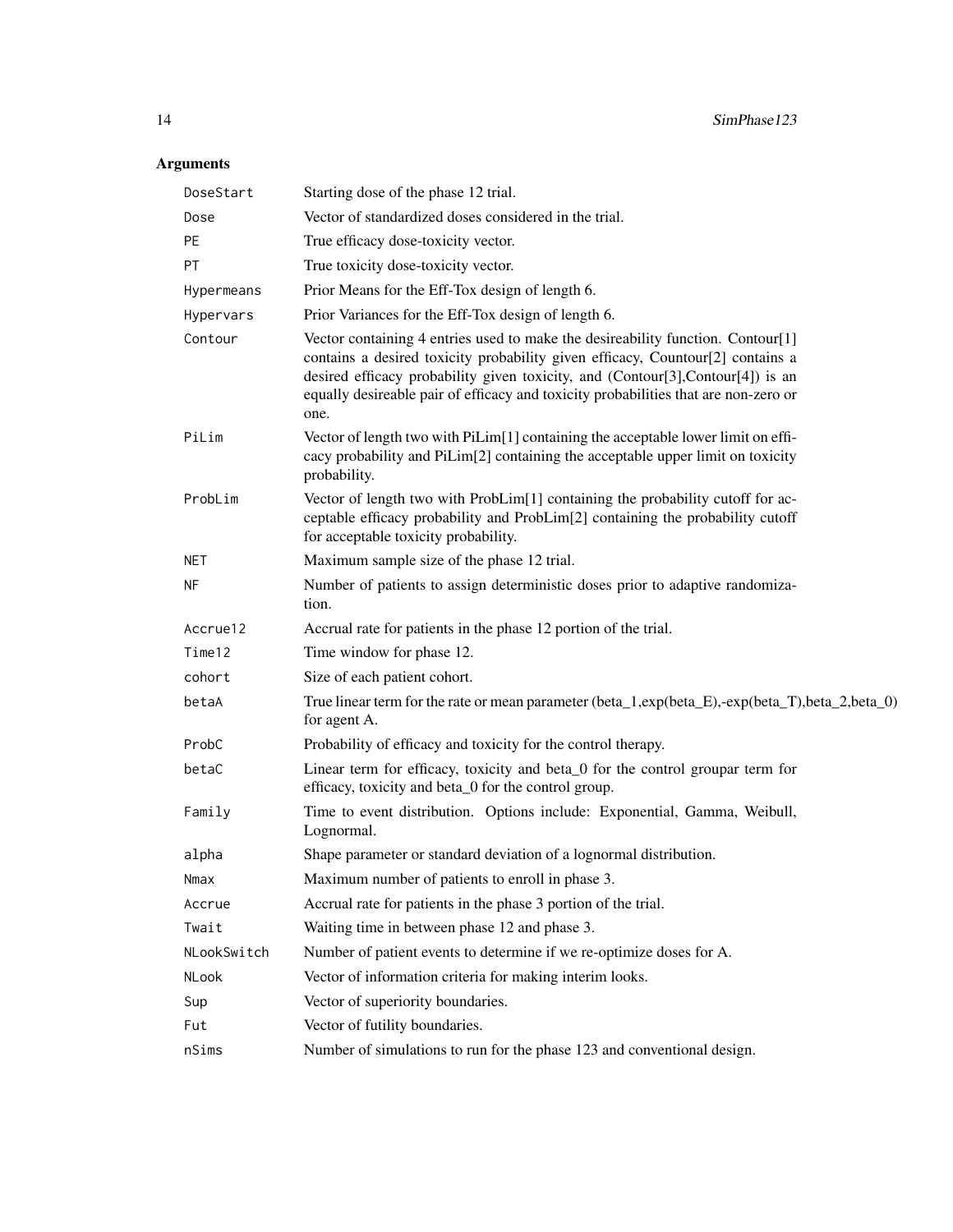#### $SimPhase 123$  15

#### References

[1] Chapple and Thall (2018).A Hybrid Phase I-II/III Clinical Trial Design Allowing Dose Re-Optimization in Phase III. Biometrics. In Press,

```
##We need to specify Phase 12,
###Phase 3 trial paramters,
##the additional phase 123 parameters and simulation parameters
#This is scenario 3 for the exponetial case
##the additional phase 123 parameters and simulation parameters
###########PHASE12 Parameters ##################
DoseStart=1
##True Efficacy and Toxicity Probabilities
PT = c(.05,.08,.1,.15,.2)PE=c(.2,.25,.35,.4,.55)
##Raw Dose Levels considered
Dose = c(1, 2, 3, 3.5, 5)#Max Sample Size
NET=30
##Number of patients before randomization
NF=15
##Cohort size
cohort=3
##Hypermeans for Eff-Tox
Hypermeans = c(.022,3.45,0,-4.23,3.1,0)
Hypervars = c(2.6761, 2.6852, .2, 3.1304, 3.1165, 1)
Hypervars=Hypervars^2
##Contour Vector
Contour = c(.35, .75, .7, .4)##Acceptability Criteria
PilLim = c(.3,.4)ProbLim=c(.1,.1)
##Phase 12 accrual rate
Accrue12=5
###How long is the time window in phase 12?
Time12=1
##########PHASE3 Parameters####################
Nmax=500
##Number of patient events for interim looks
NLook = c(200,300,400)
##Superiority Boundaries
Sup = c(2.96, 2.53,1.99)
##Futility Boundaries (0 means no futility decision)
Fut = c(0, 1.001, 0)##Average accrual rate for phase III
Accrue = 10###########Phase123 Parameters###########
###Number of patient events to re-optimize doses
NLookSwitch=50
##Time in between phase 12 and phase 3
Twait=1
```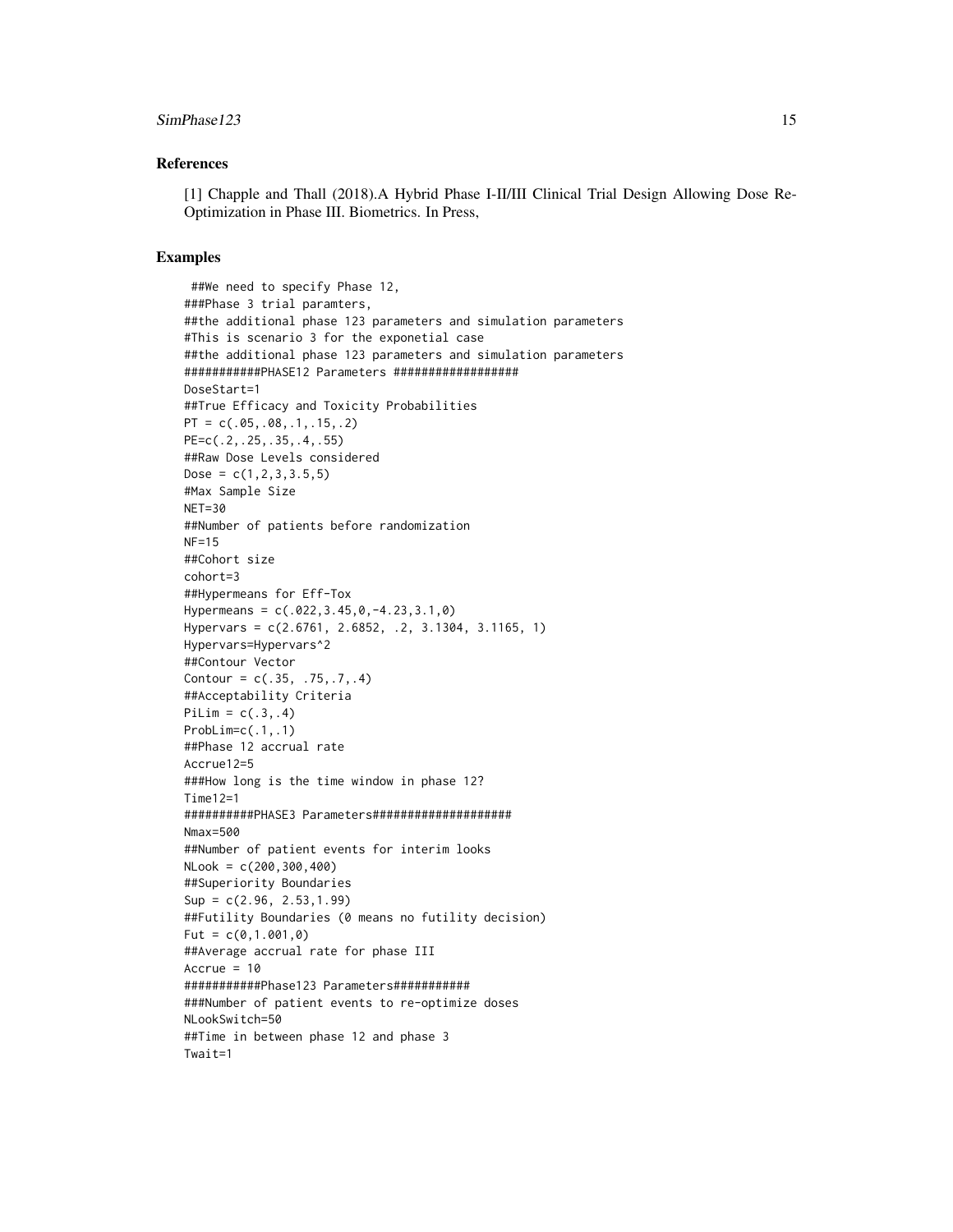```
#########Simulation Parameters######
###Family of Distributions
Family="Gamma"
###Shape parameter, Not needed for Exponential
alpha=1
###True Beta vector (beta_1,exp(beta_E),-exp(beta_T),beta_2,beta_0)
beta = c(.1, .3, -1, -1, 3.6)##True beta vector for (exp(beta_E),-exp(beta_T),beta_C) of the control treatment
betaC=c(.3,-1,log(24/1.035111))
##True efficacy and toxicity probability for control group
ProbC = c(.3,.1)##Number of simulations to run
nSims=1
##Run Simulations
Results=SimPhase123(DoseStart,Dose,PE,PT,Hypermeans,Hypervars,Contour,
                 PiLim,ProbLim,NET,NF,Accrue12,Time12,cohort,betaA,ProbC,betaC,
                Family,alpha,Nmax,Accrue,Twait,NLookSwitch,NLook,Sup,Fut,nSims)
```
SimPhase3 *Performs one replication of phase 3 for the phase 123 design, given phase 12 data.*

#### Description

This function simulates the phase 3 potion of the phase 123 trial, given phase 12 outcomes.

#### Usage

```
SimPhase3(Dose, Phase12, PE, PT, Hypermeans, Hypervars, betaA, ProbC,
 betaC, Family, alpha, Nmax, Opt, Accrue, Time12, Twait, NLookSwitch,
 NLook, Sup, Fut)
```

| Dose       | Vector of standardized doses considered in the trial.                                                                    |
|------------|--------------------------------------------------------------------------------------------------------------------------|
| Phase12    | Matrix Consisting of patient data from a phase 12 trial. The columns are in<br>order: Doses given, YE, YT, Accrual Times |
| <b>PE</b>  | True efficacy dose-toxicity vector.                                                                                      |
| <b>PT</b>  | True toxicity dose-toxicity vector.                                                                                      |
| Hypermeans | Prior Means for the Eff-Tox design of length 6.                                                                          |
| Hypervars  | Prior Variances for the Eff-Tox design of length 6.                                                                      |
| betaA      | True linear term for the rate or mean parameter (beta_1,exp(beta_E),-exp(beta_T),beta_2,beta_0)<br>for agent A.          |
| ProbC      | Probability of efficacy and toxicity for the control therapy.                                                            |
| betaC      | Linear term for efficacy, toxicity and beta 0 for the control group.                                                     |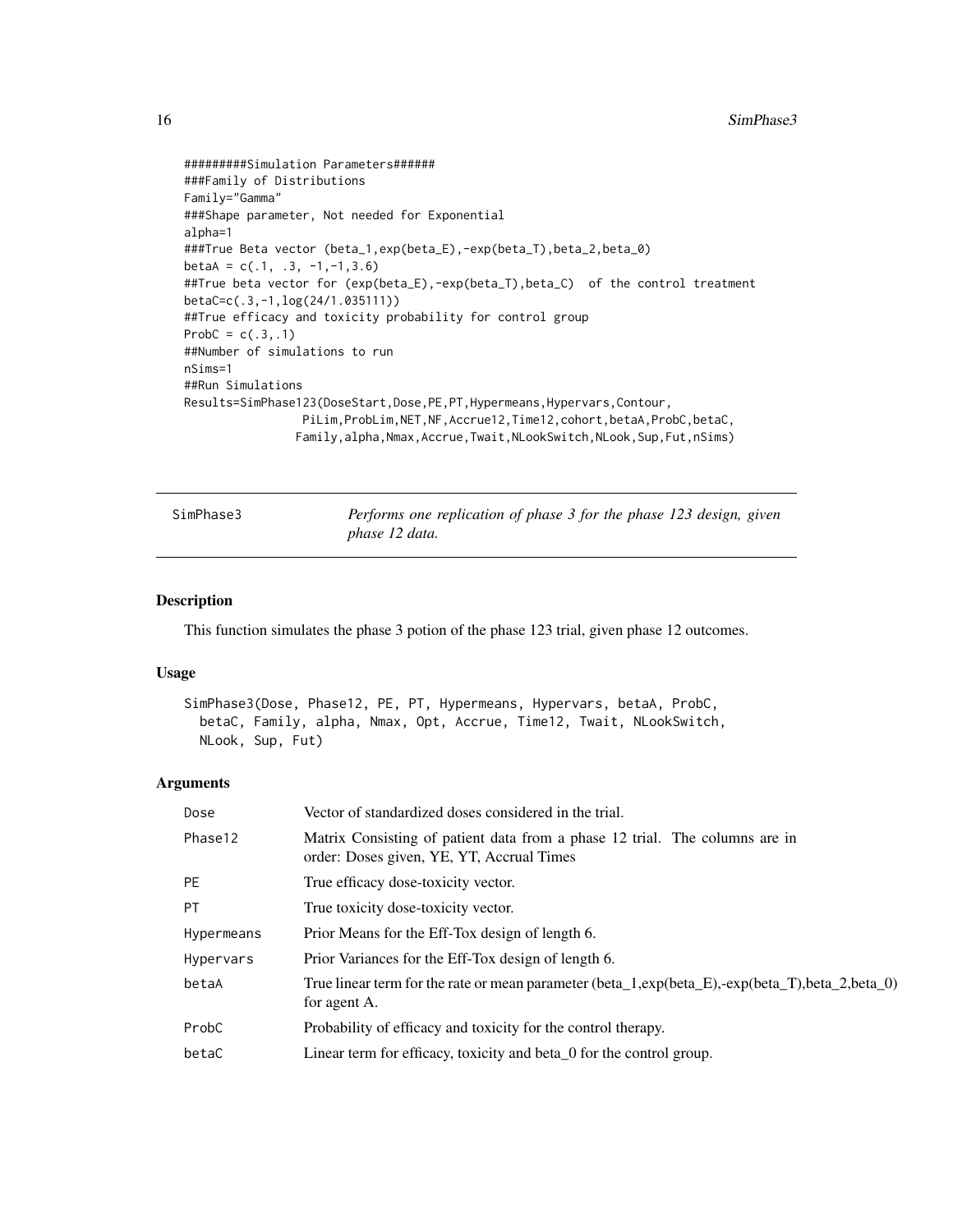#### SimPhase3 17

| Family       | Time to event distribution. Options include: Exponential, Gamma, Weibull,<br>Lognormal. |
|--------------|-----------------------------------------------------------------------------------------|
| alpha        | Shape parameter or standard deviation of a lognormal distribution.                      |
| Nmax         | Maximum number of patients to enroll in phase 3.                                        |
| Opt          | Dose used for A to begin randomization in phase 3.                                      |
| Accrue       | Accrual rate for patients in phase 3.                                                   |
| Time12       | Time window for phase 12.                                                               |
| Twait        | Waiting time in between phase 12 and phase 3.                                           |
| NLookSwitch  | Number of patient events to determine if we re-optimize doses for A.                    |
| <b>NLook</b> | Vector of information criteria for making interim looks.                                |
| Sup          | Vector of superiority boundaries.                                                       |
| Fut          | Vector of futility boundaries.                                                          |

#### References

[1] Chapple and Thall (2018).A Hybrid Phase I-II/III Clinical Trial Design Allowing Dose Re-Optimization in Phase III. Biometrics. In Press,

```
library(survival)
##True Efficacy and Toxicity Probabilities
PT = c(.1, .15, .25, .35, .5)PE=c(.2,.4,.6,.65,.7)
##Dose Levels considered
Dose = c(1, 2, 3, 3.5, 5)Dose=(Dose-mean(Dose))/sd(Dose)
##Average accrual rate for phase III
Accrue = 10#'##Hypermeans for Eff-Tox
Hypermeans = c(.022,3.45,0,-4.23,3.1,0)
Hypervars = c(2.6761, 2.6852, .2, 3.1304, 3.1165, 1)
Hypervars=Hypervars^2
Contour = c(.35, .75, .7, .4)PiLim = c(.3,.4)ProbLim=c(.1,.1)
###Family of Distributions
Family="Exponential"
###Shape parameter ## Doesn't matter for exponential distribution
alpha=1
###True Beta vector
betaA = c(.75,-.5,.3,-.25,2.143)##True beta vector for efficacy, toxicity and intercept of the control treatment
betaC=c(.3,-.25,2.389)
##True efficacy and toxicity probability for control group
ProbC = c(.4,.15)##Waiting time in between
Twait=1
```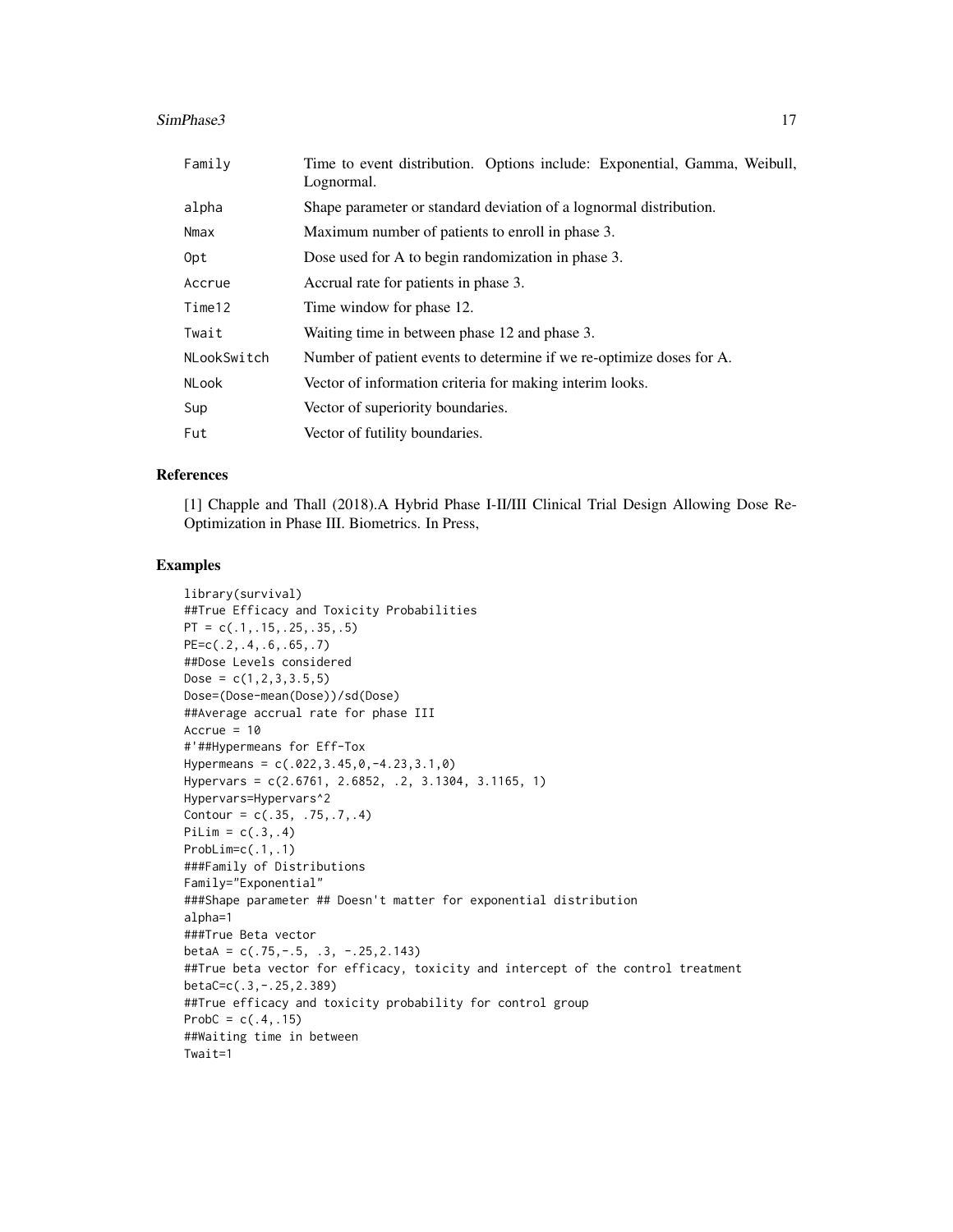```
###How long is the time window in phase 12?
Time12=1
##Dose to start phase 3 with
Opt=3##Make matrix with old phase 12 data
Doses= c(1,1,1,2,2,2,1,1,1,3,3,3,1,1,1,2,2,2)
YE = c(0, 0, 1, 1, 1, 0, 0, 0, 0, 1, 1, 1, 0, 0, 1, 1, 1, 0)YT=c(0,0,0,1,1,0,1,0,0,1,1,1,0,0,0,1,0,0)
##Accrual Times for old data
Accrue12=2
##Size of phase 12 cohort
cohort=3
ACC1=cumsum(rexp(length(YT),Accrue12))
##Accrual times are the same for each cohort in phase 12
Grab = rep(NA,length(YT)/cohort)
for(m in 1:length(Grab)){Grab[m]=ACC1[m*3]}
for(m in 1:length(Grab)){ACC1[((m-1)*cohort+1):((m-1)*cohort+cohort)]=rep(Grab[m],cohort)}
Phase12 = cbind(Doses,YE,YT,ACC1)
betaC=c(.3,-.25,2.389)
##True efficacy and toxicity probability for control group
ProbC = c(.4,.15)##Max Sample Size
Nmax=500
###Number of patient events to Re-optimize doses
NLookSwitch = 50
##Number of patient events for interim looks
NLook = c(200,300,400)
##Superiority Boundaries
Sup = c(2.96, 2.53,1.99)
##Futility Boundaries (0 means no futility decision)
Fut = c(0, 1.001, 0)##Starting Dose, hat(x)_ET
Opt=3
##Number of simulations to run
nSims=10
SimPhase3(Dose,Phase12,PE,PT,Hypermeans,Hypervars,betaA,
ProbC,betaC,Family,alpha,Nmax,Opt,Accrue,
Time12,Twait,NLookSwitch,NLook,Sup,Fut)
```